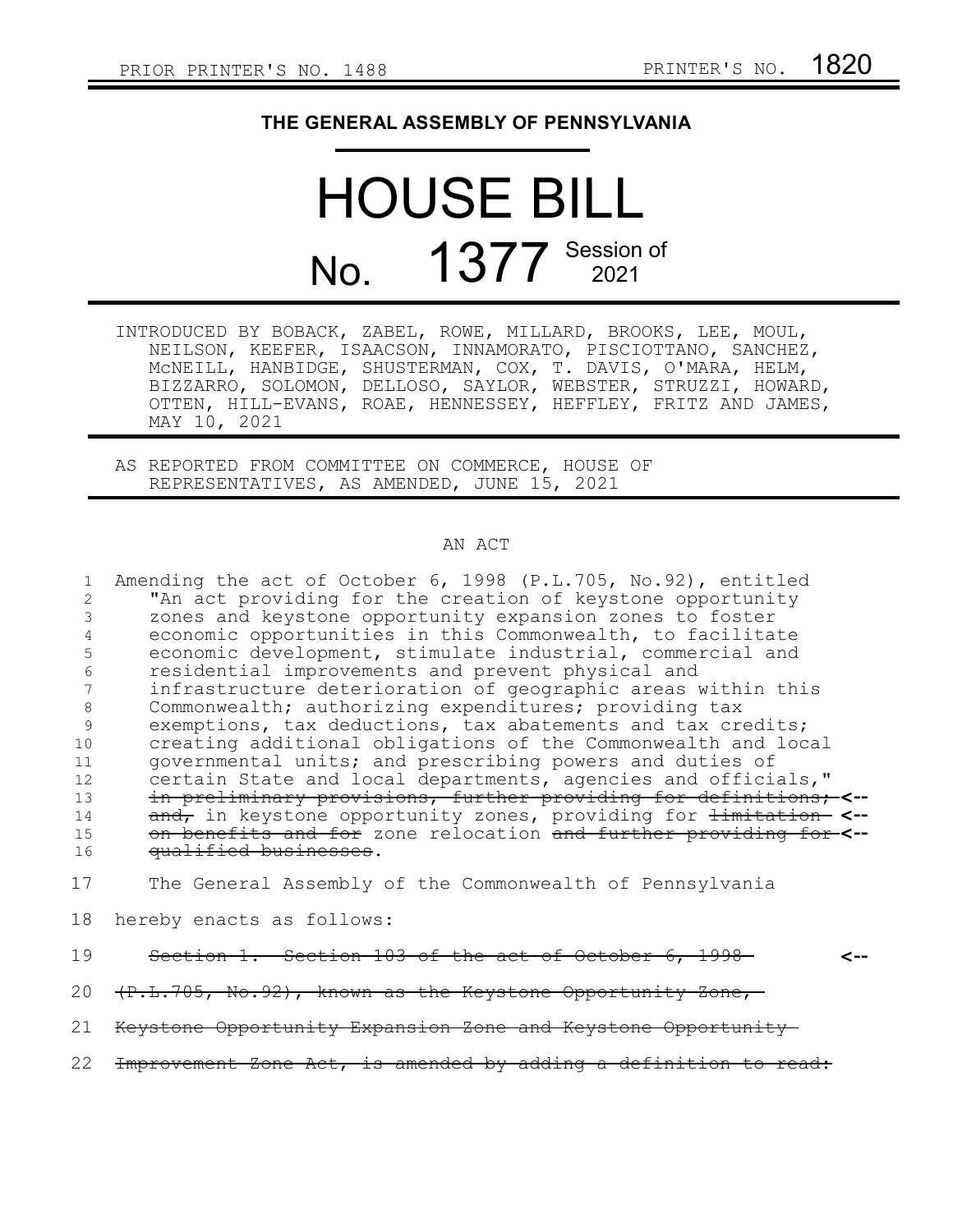1 Section 103. Definitions.

| 2  | The following words and phrases when used in this act shall-                    |
|----|---------------------------------------------------------------------------------|
| 3  | have the meanings given to them in this section unless the                      |
| 4  | context clearly indicates otherwise:                                            |
| 5  | "Active conduct of a trade or business." As follows:                            |
| 6  | The engagement of an active conduct of a trade or<br>$\left(\frac{1}{2}\right)$ |
| 7  | business by a business that meets any of the following                          |
| 8  | <del>eriteria:</del>                                                            |
| 9  | (i) The business is subject to tax under Article IV-                            |
| 10 | of the Tax Reform Code of 1971.                                                 |
| 11 | (ii) In the case of a pass-through entity, the                                  |
| 12 | business is:                                                                    |
| 13 | (A) engaged in a commercial enterprise conducted                                |
| 14 | for profit and earning net profits as classified                                |
| 15 | under section 303(a)(2) of the Tax Reform Code of                               |
| 16 | 1971, from the operation of the business within a                               |
| 17 | subzone, expansion subzone or improvement subzone; or                           |
| 18 | <u>(B) receives net gains or income classified-</u>                             |
| 19 | under section $303(a)$ (4) of the Tax Reform Code of                            |
| 20 | 1971 derived from renting real or tangible personal                             |
| 21 | property located in a subzone, improvement subzone or                           |
| 22 | expansion subzone.                                                              |
| 23 | (2) The term does not include activity from real estate                         |
| 24 | investment trusts, venture capital funds and hedge funds.                       |
| 25 | * * *                                                                           |
| 26 | Section 2. This act is amended by adding sections to read:                      |
| 27 | Section 301.8. Limitation on benefits.                                          |
| 28 | <u>(a) Limitation. Except as provided subsection (b), a-</u>                    |
| 29 | business may not receive more than 10 years in the aggregate of                 |
| 30 | tax exemptions, deductions, abatements or credits under this                    |
|    | 20210HB1377PN1820<br>$-2 -$                                                     |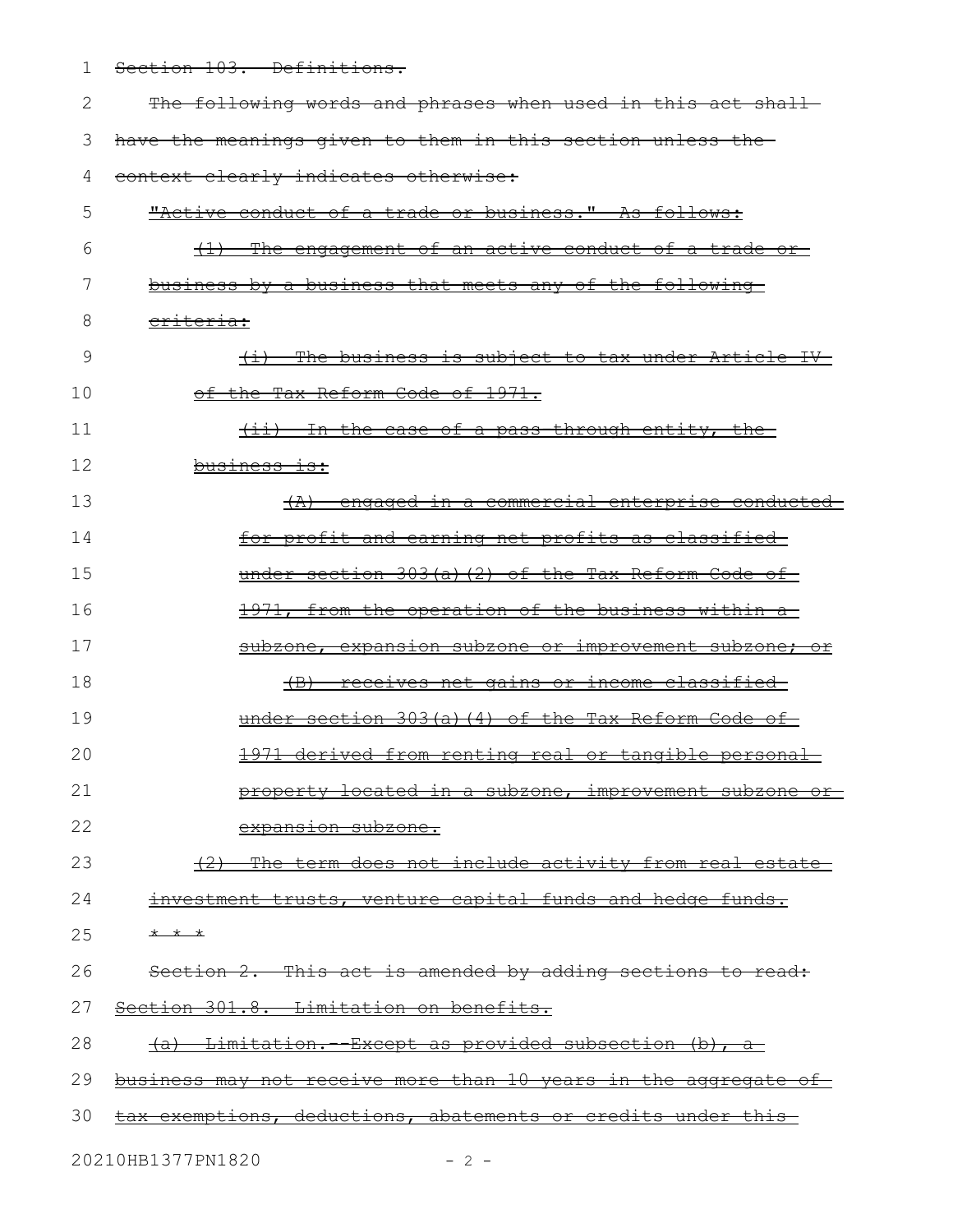act. 1

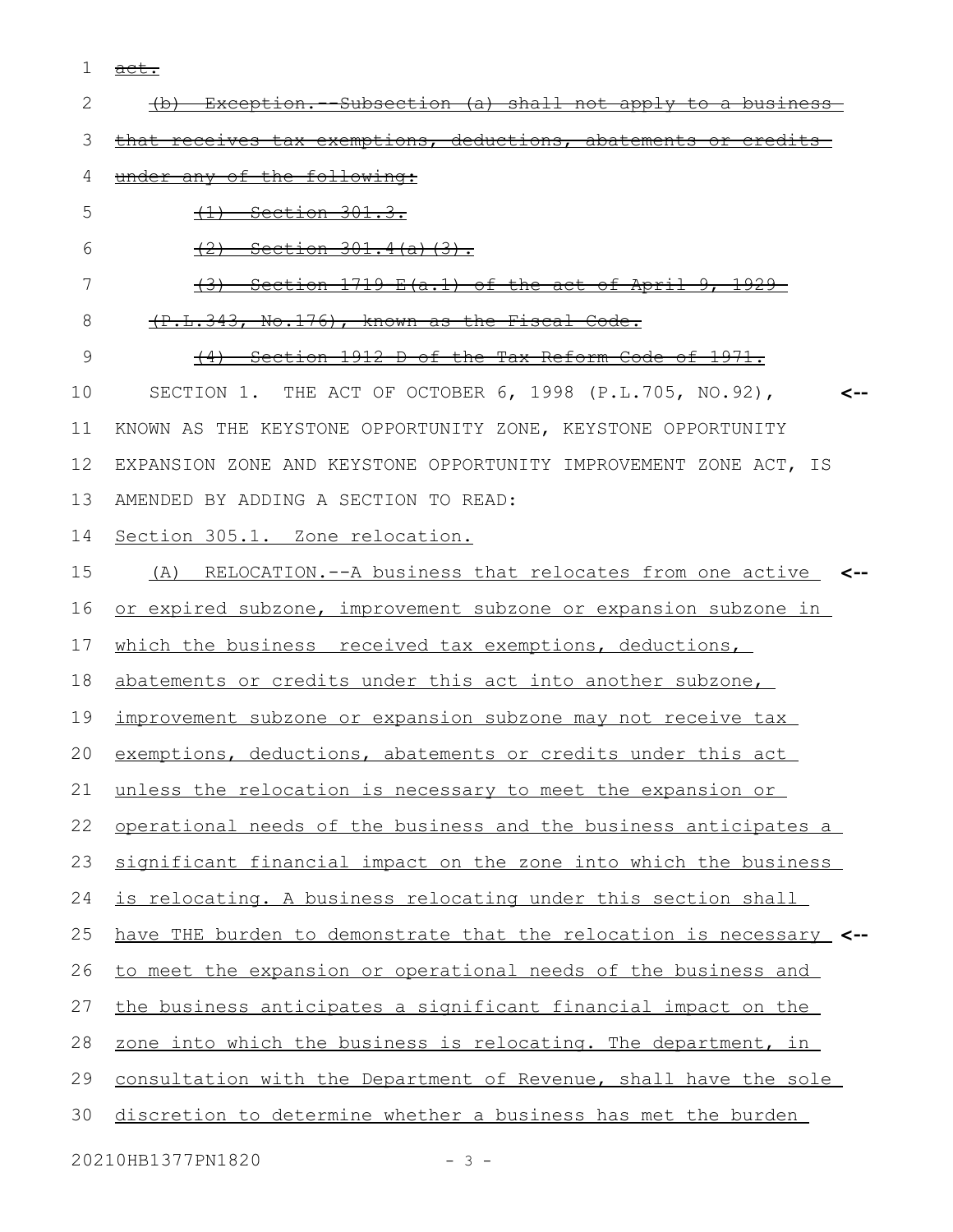| 1  | required under this section SUBSECTION.                              | <-- |
|----|----------------------------------------------------------------------|-----|
| 2  | Section 3. Section 307(b) of the act is amended to read:             | <-- |
| 3  | Section 307. Oualified businesses.                                   |     |
| 4  | $+$ $+$ $+$                                                          |     |
| 5  | (b) Relocation. Any business that relocates from outside a           |     |
| 6  | subzone, improvement subzone or expansion subzone into a             |     |
| 7  | subzone, improvement subzone or expansion subzone shall not-         |     |
| 8  | receive any of the exemptions, deductions, abatements or credits-    |     |
| 9  | set forth in this act unless that business does one of the-          |     |
| 10 | following:                                                           |     |
| 11 | (1) increases full time employment by [at least] the                 |     |
| 12 | greater of 20% or five full time jobs in the first [full-            |     |
| 13 | year] three years of operation within the subzone,                   |     |
| 14 | improvement subzone or expansion subzone[;] and maintains the        |     |
| 15 | increased full time employment for the entire period benefits        |     |
| 16 | <u>are received; or</u>                                              |     |
| 17 | (2) makes a capital investment in the property located-              |     |
| 18 | within the subzone, improvement subzone or expansion subzone-        |     |
| 19 | at least equivalent to [10%] 20% of the gross revenues of-           |     |
| 20 | that business in the immediately preceding calendar or fiscal        |     |
| 21 | $\frac{\text{year}}{\text{cm}}$ or                                   |     |
| 22 | (3) enters into a lease agreement for property located               |     |
| 23 | within the subzone, improvement subzone or expansion subzone:        |     |
| 24 | for a term at least equivalent to the duration<br>$\overline{(\pm)}$ |     |
| 25 | of the subzone, improvement subzone or expansion subzone;            |     |
| 26 | <del>and</del>                                                       |     |
| 27 | (ii) with aggregate payment under the lease                          |     |
| 28 | agreement at least equivalent to 5% of the gross revenues            |     |
| 29 | of that business in the immediately preceding calendar               |     |
| 30 | fiscal year.                                                         |     |

20210HB1377PN1820 - 4 -